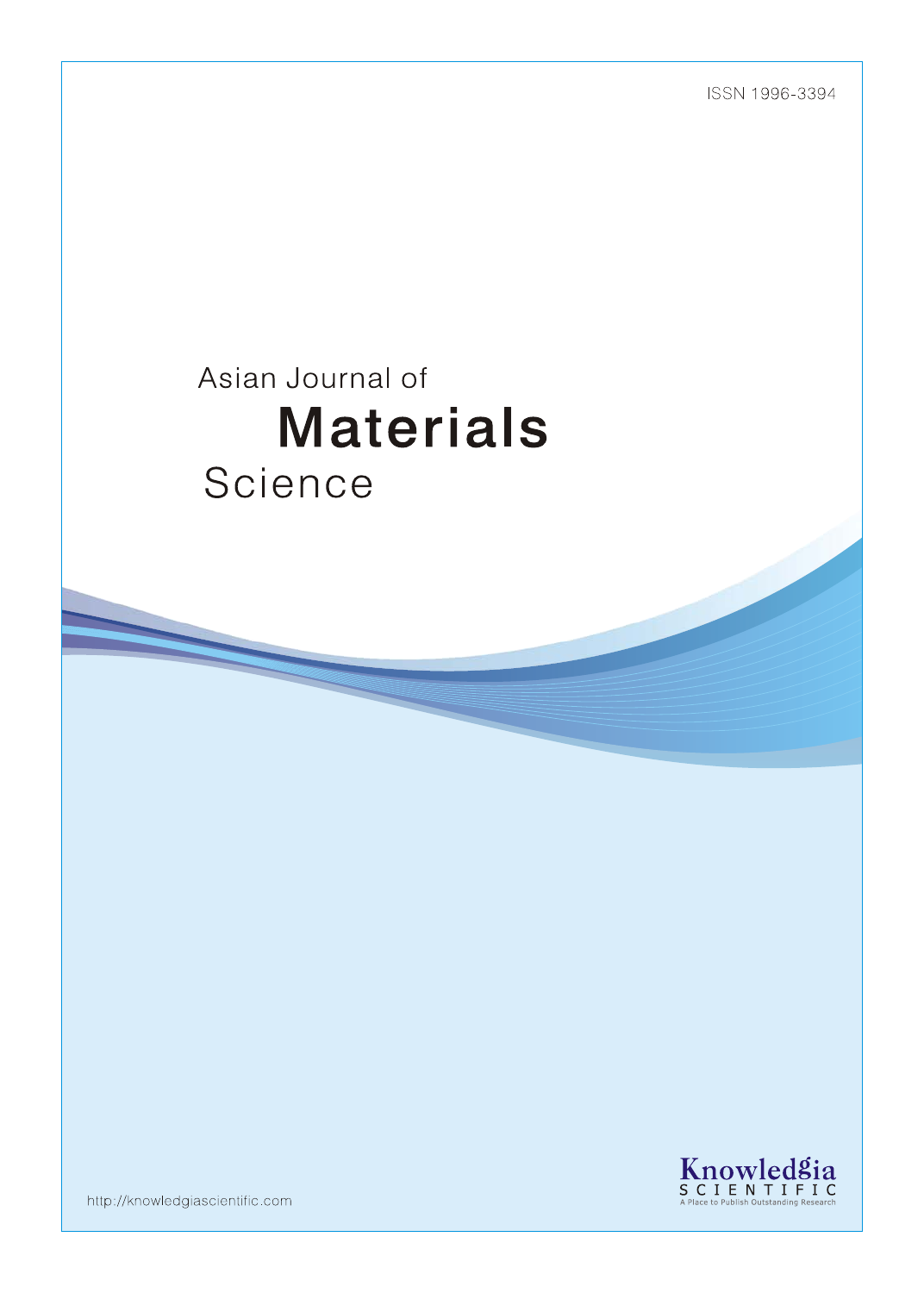Asian Journal of Materials Science 2 (4): 204-210, 2010 ISSN 1996-3394 © 2010 Knowledgia Review, Malaysia

# FT-Raman Spectroscopic Study of Indian Bituminous and **Sub-bitumionus Coal**

B. Manoj and A.G. Kunjomana Department of Physics, Christ University, Hosur Road, Bangalore-29 Karnataka, India

**Abstract:** In this study, Raman spectra in the 400 to 1800 cm<sup>-1</sup> region were obtained for two different coal samples. The bands observed at 601 and 569 cm<sup>-1</sup> were attributed to presence of Halloysite which was shifted to lower wave number with leaching. Intense bands observed at 569-640 cm<sup>-1</sup> could also correspond to ring breathing vibration. Band due to Si-O perpendicular vibration is observed at  $1090 \text{ cm}^{-1}$  and is disappeared with HF leaching. The graphite band (1580 cm<sup>-1</sup>) and the defect band  $(1350 \text{ cm}^{-1})$  were observed in the sample. Intensity of graphite band (G) was stronger in bituminous coal than sub-bituminous coal, where as the defect band was stronger in sub-bituminous coal with leaching. Presence of D-band was an indication of condensed Benzene rings in amorphous carbon and was comparatively stronger in sub-bituminous coal. Carbonyl bands were stronger in sub-bituminous coal than bituminous coal. The relatively strong band near  $1695$  cm<sup>-1</sup> was attributed to carboxylic acid and relatively weak band at 1670 cm<sup>-1</sup> was assigned to ketonic structures. Sub-bituminous coal sample was showing moderately higher absorption than bituminous coal. Samples having higher oxygen content had intense absorption band of carbonyl group compared to samples having lower oxygen content.

Key words: FT-Raman, bituminous coal, sub-bituminous coal, characterization, leaching

## **INTRODUCTION**

Raman spectroscopy had been used extensively to characterize the structural features of carbonaceous matter since Tuinstra and Koenig (1970) first correlated Raman bands to structural parameters measured from XRD for polycrystalline graphite. Raman spectroscopy had also been applied to study the structural features of coal-derived products (Friedel and Carlson, 1972; Wang et al., 1990). In these studies, the Raman spectral characteristics, mainly those of graphite (G) and defect bands (D) were used to investigate the coal structure and its correlation to other characteristics, e.g., the coal rank and the 'graphite' crystalline size parameters (Guedes *et al.*, 2010). Lasers in visible range, such as the  $Ar^*$  laser at 488 and 515 nm and the He-Ne laser at 623 nm, were often used, which easily excite strong fluorescence emission, distorting Raman spectra and resulting in difficulties in structural quantification (Schwan et al., 1996).

Little work had been done using a NIR laser (1064 nm) to study coal/char structures. The Raman spectra of highly disordered carbonaceous materials such as amorphous carbon or

Corresponding Author: B. Manoj, Department of Physics, Christ University, Hosur Road, Bangalore-29 Karnataka, India Tel: +91 80 4012 9340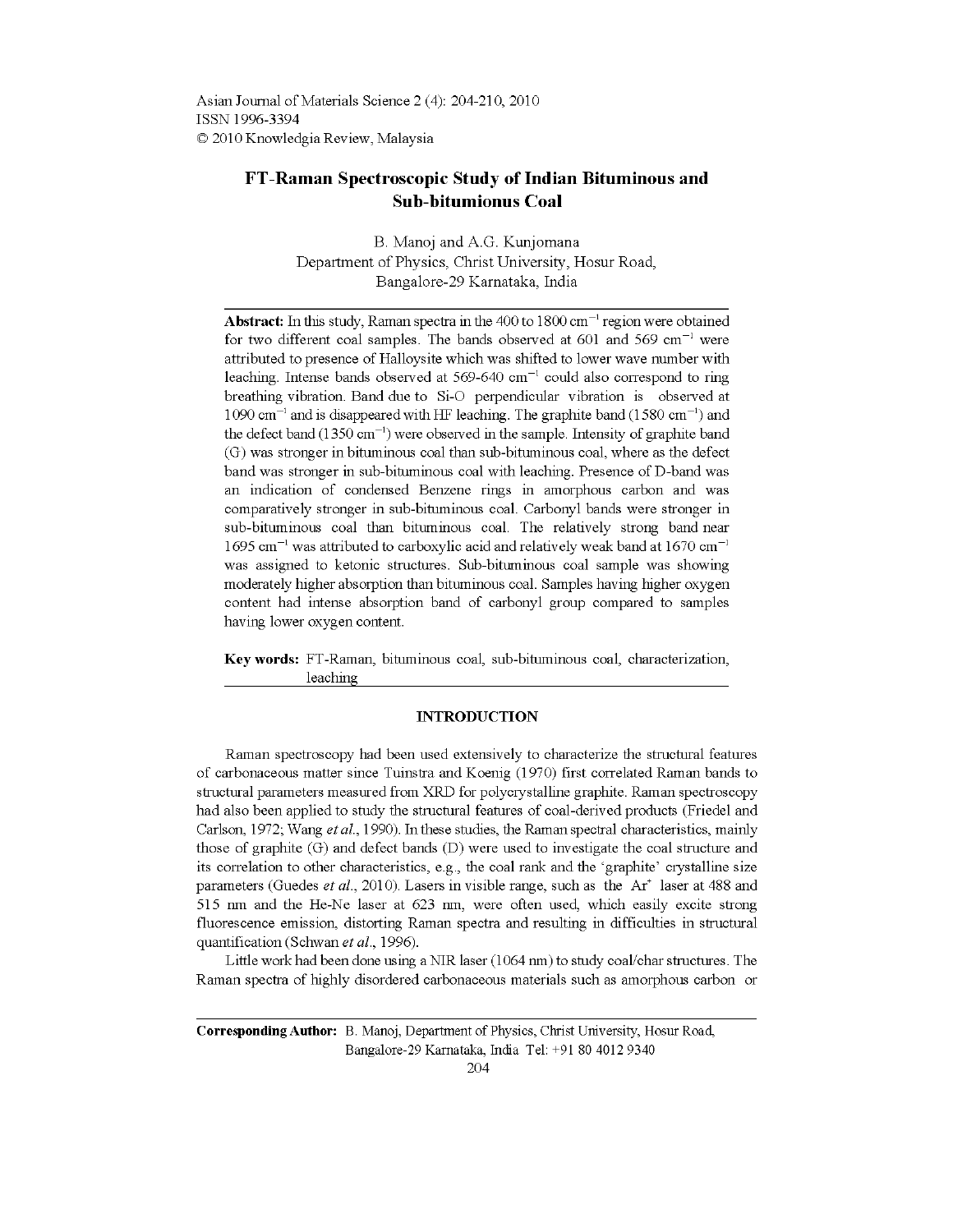# Asian J. Mater. Sci., 2 (4): 204-210, 2010

coal chars differ considerably from that of 'ideal' polycrystalline graphite. Normally there was a large overlap of Graphite  $(G)$  and defect  $(D)$  band in disordered carbon material and more structural information was hidden in the 'overlap'. The Raman spectroscopy of clay minerals had received less attention due to the weakness of the Raman scattered signal, the photodegradation of the sample and the occurrence of fluorescence which swamped the signal. The use of FT Raman spectroscopy offered the advantages of reduced fluorescence, improved signal to noise by co-adding of scans and the longer wavelength of light reduced sample degradation.

The application of infrared and Raman spectra to the study of intractable carbonaceous material had produced information valuable to researchers involved studies of the structure of coal. Spectral frequencies were principally assignable to functional groups but some of the important spectral features, not assignable to groups, had been involved in considerable conjecture concerning proper assignments (Jelicka et al., 2006; Li et al., 2006). In present study, the authors had obtained Raman results on two Indian Coals that showed two sharp lines in each sample in the range  $1575-1620$  and  $1350-1400$  cm<sup>-1</sup> region. Other weak lines found in region were also assigned. The change of intensity of the spectral line with leaching was also investigated.

# **MATERIALS AND METHODS**

Experiment was carried out during 2009-2010 at Department of Physics Christ University, Bangalore, India. Coal samples were obtained from two different sources; sub-bituminous coal from Godavari coal field and high volatile bituminous coal from Korba coal field by random picking. The samples, in as received condition, is powdered and dried in a dessicator to remove the absorbed water. Samples were leached with Concentrated HF (40, 30, 20 and 10%) for 24 h and washed with enormous amount of distilled water. The slurry was filtered and dried at about 80°C for removing the absorbed water and allowed to cool slowly in dessicator. The spectral measurements were carried out at Sree-Chitra Tirunal Institute for Medical Sciences and Technology, Thiruvananthapuram, Kerala, India.

#### **Raman Spectroscopy**

The Raman and infrared spectra were obtained using a Bruker RFS 100/S series FTIR spectrometer equipped with a Raman accessory. This comprised a Nd-YAG laser operating at a wavelength of 1064 nm and a Raman sampling compartment incorporating 180 degree optics. For analysis, about 20 g of the sample was crushed in to fine powder of about 5  $\mu$ m in size. The Raman detector was a highly sensitive standard Ge detector and was operated at room temperature. Under these conditions Raman shifts were observed in the spectral range  $1800-400 \text{ cm}^{-1}$ . Raman spectra were obtained directly keeping the powdered sample in the incident beam 50 scan mode with a resolution of  $4 \text{ cm}^{-1}$ . Raman spectra were collected as single beam spectra and were not corrected for instrumental effects. A laser power of 200 mW was used. This power was low enough to prevent damage to the minerals, but was sufficient to produce quality spectra.

#### **RESULTS AND DISCUSSION**

#### Low Wavenumber Region (400-1200 cm<sup>-1</sup>)

The FT-Raman of coal in the <1200 cm<sup>-1</sup> region is shown in Fig. 1 and 2; the coal minerals were characterized by very intense bands in the 200 to 1200 cm<sup>-1</sup> region. These bands have been identified using conventional dispersive Raman spectroscopy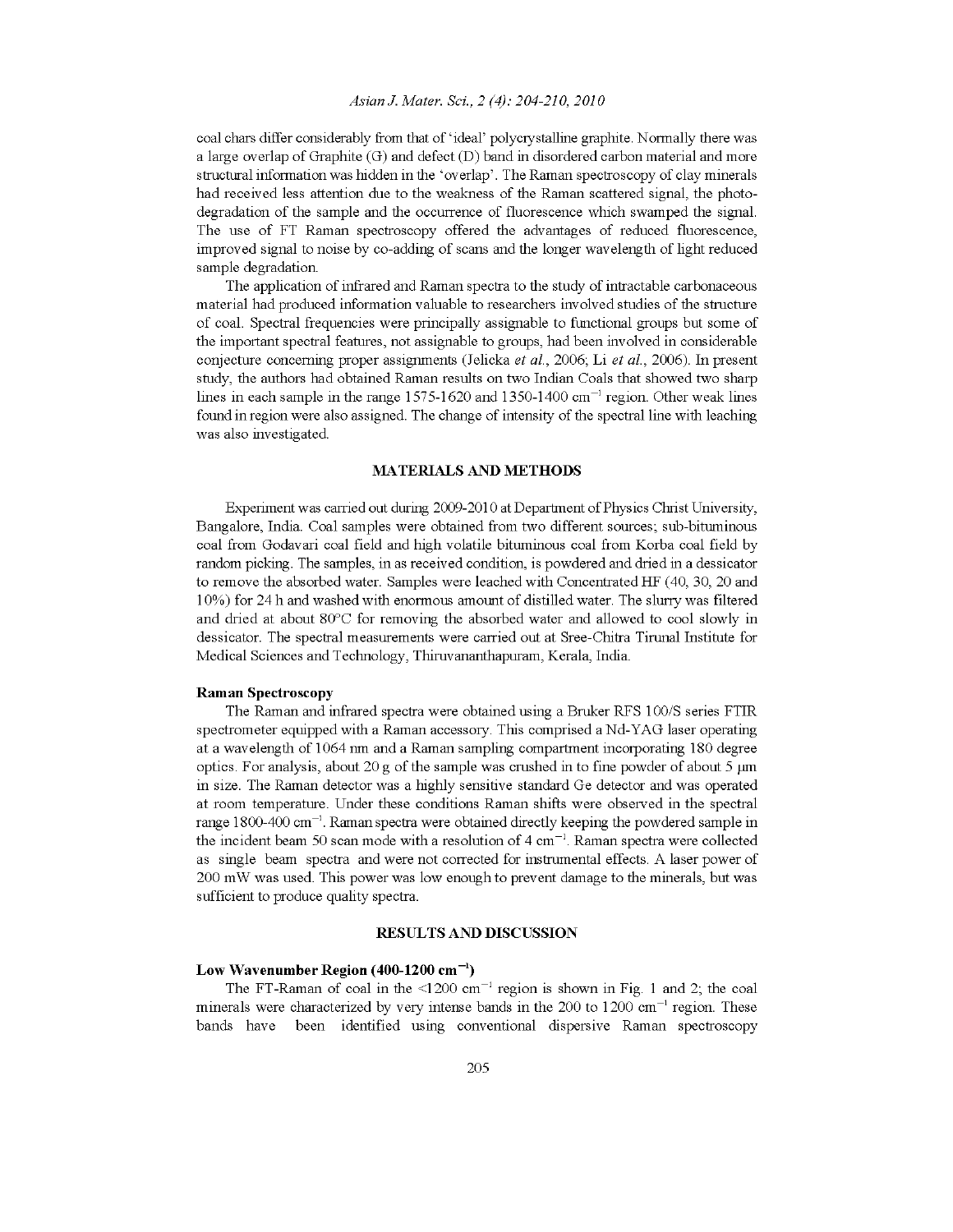

Fig. 1: FT Raman Spectra of sub-bituminous coal (400-1200 cm<sup>-1</sup>) G1-Virgin sample, GH-HF leached sample



Fig. 2: FT Raman spectra of high volatile bituminous coal (400-1200 cm<sup>-1</sup>) K1-Virgin sample, KH-HF leached sample

(Johnson et al., 1986). Frost et al. (1993) assigned the same band to clay minerals in his FT Raman spectroscopy study on Kaolinite, Dickite and Halloysite. This part of the spectral region is very much sample dependent. The band had been attributed to Si-O-Si stretch (Ishii et al., 1967). The band at 570 cm<sup>-1</sup> was changed to lower wavelength of 561 cm<sup>-1</sup> with HF leaching. The band at  $602 \text{ cm}^{-1}$  was also lowered with leaching. Intense bands observed at  $569-640$  cm<sup>-1</sup> could also correspond to ring breathing vibration. With HF leaching, the intensity of this band is slightly decreased in sub-bituminous coal where as in the case of bituminous coal the intensity was increased. In the present study authors assigned this band in sub-bitum mous coal due to the combined effect of minerals and ring breathing vibration,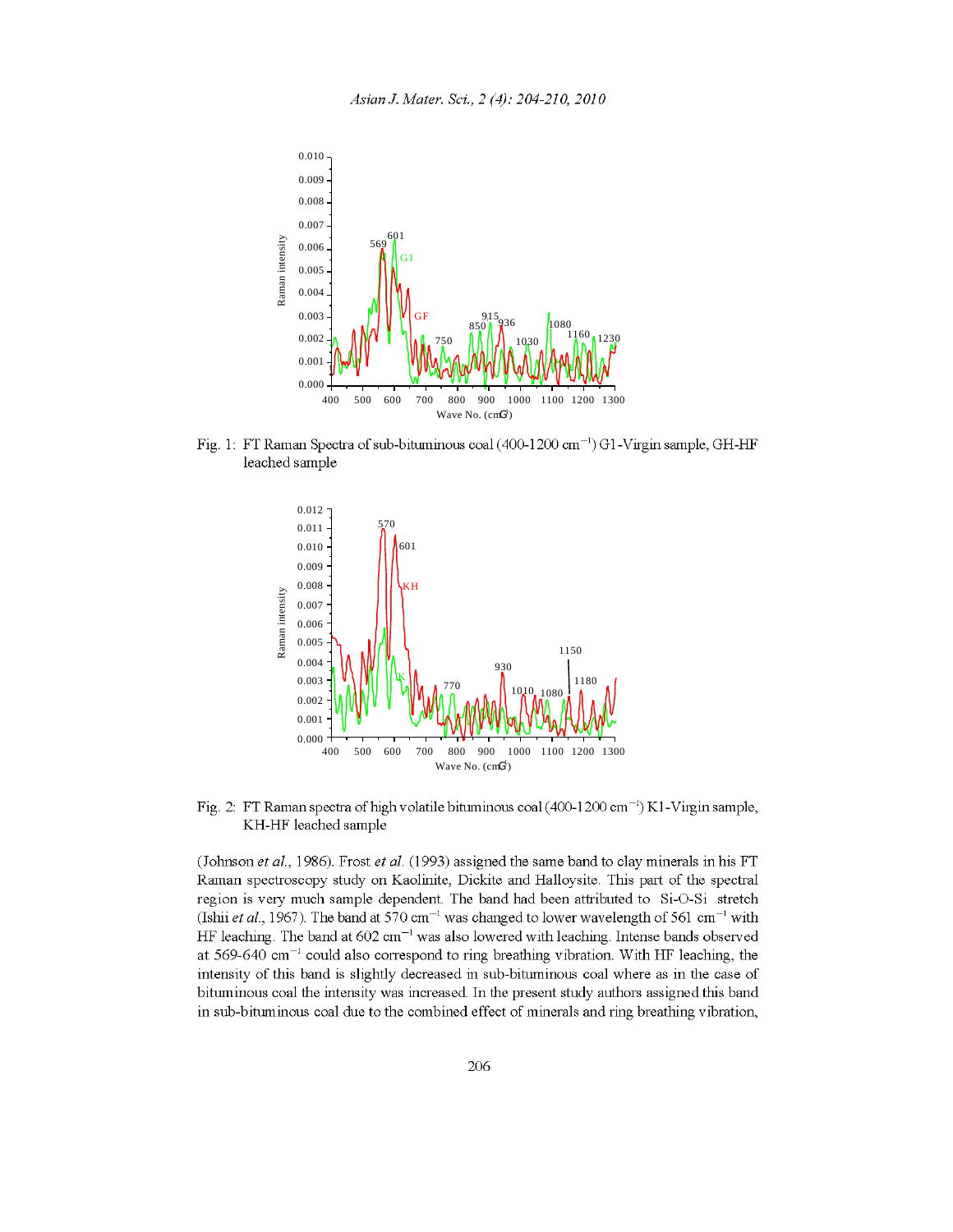# Asian J. Mater. Sci., 2 (4): 204-210, 2010

where as in the bituminous coal this was due to ring breathing. This absorption increased in bituminous coal with leaching. Bands at 704, 752 and 785 are attributed for Kaolinite; 703, 744 and 792 for Halloysite and 744 and 794 cm<sup>-1</sup> for Dickite to the Al-OH vibrations of surface hydroxyls. These bands were resolved in the Raman spectra but with less intensity. There were small peaks for Kaolinite and for Halloysite. It was again related to symmetry reduction. The in-plain bending vibrations of the surface hydroxyls in the kaolinite minerals lie at 936 cm<sup>-1</sup> and inner hydroxyl at 915 cm<sup>-1</sup>. These bands are strongly infrared active but are very weak in the Raman. These bands were very weak with HF leaching in both subbituminous and high volatile bituminous sample. Jelicka et al. (2006) observed the ring-plane bending modes of COO- at 811 and 773 cm<sup>-1</sup> and 792 and 737 cm<sup>-1</sup> for the COOH bending modes in mellitic acid. Present study also showed absorption spikes in region which was more pronounced in sub-bitumionus coal than bituminous coal. With HF leaching intensity of this band decreased in both the samples. This was due to the removal of oxygenated functional group with leaching.

Kaolinites being a dioctahedral layer of silicates as opposed to tri octahedral possess lower effective symmetry thus imposing distortions on the tetrahedral sheet. Thus the intense infrared bands at 1014, 1036 and 1108 cm<sup>-1</sup> for kaolinite were attributed to the perpendicular Si-O vibrations. These bands were weak in Raman but are observable as small spikes with maximum intensity at  $1090 \text{ cm}^{-1}$ .

Schwan et al. (1996) assigned the band at 1180 cm<sup>-1</sup> to sp<sup>3</sup>- rich structures in amorphous carbon films. Nemanich and Solin (1979) assigned the bands at 1170 cm<sup>-1</sup> to hexagonal diamond, nano-crystalline diamond or sp<sup>3</sup>- rich carbon structure. In the present study, a band at 1180 cm<sup>-1</sup> represents the sp<sup>2</sup>-sp<sup>3</sup> carbonaceous structures in Indian coal. This structure was comparatively weaker in virgin coals, but with HF leaching intensity of this band increased marginally.

Li et al. (2006) in their studies on Victorian coal assigned the band at 960, 1230 and  $1060 \text{ cm}^{-1}$  to the contribution from ether and benzene resulted/accompanied structure respectively. In the present study these bands had weak intensity in the spectrum of both bituminous and sub-bituminous coal. The vibrational frequency below 900  $\text{cm}^{-1}$  of coal had not yet been explored and there is no general agreement about the origin of the features observed at about 400-500 and 700-800 cm<sup>-1</sup> in amorphous carbon-based systems like coal. The 460 and 720 cm<sup>-1</sup> features showed a different behaviour with chemical leaching; the  $460 \text{ cm}^{-1}$  peak became stronger with HF leaching in both samples. Conversely, the 720 cm<sup>-1</sup> feature did not show any appreciable change with leaching.

# 1300-1800 cm<sup>-1</sup> Region

The FT-Raman of coal in the 1300-1700 cm<sup>-1</sup> region is shown in Fig. 3 and 4. This region consists of so many peaks. Wang *et al.* (1990) investigated the structures of highly ordered carbonaceous materials with exciting laser in the visible range and identified the G band at 1585 cm<sup>-1</sup> and D-band at 1350 cm<sup>-1</sup>. Li et al. (2006) had been found that the D band position was dependent on the excitation laser wavelength  $(\lambda \circ)$ . i.e., the position of D-band will move from 1360 cm<sup>-1</sup> at 488 nm to 1285-1327 cm<sup>-1</sup> at the wavelength of 1064 nm. The Raman spectra of the coal samples do had two very broad bands at around 1580-1605 and 1300-1350 cm<sup>-1</sup> (Fig. 3, 4) at the position of G and D bands as stated above. This G band may be due to presence of graphite crystalline structures or due to the aromatic ring breathing of alkene  $(C = C)$ . In the present study the sub-bituminous coal had two well defined absorption at 1585 and 1605 cm<sup>-1</sup>. With HF leaching this doublet was disappeared to a singlet. In the bituminous coal there was only a narrow band observed at  $1605 \text{ cm}^{-1}$  but with HF leaching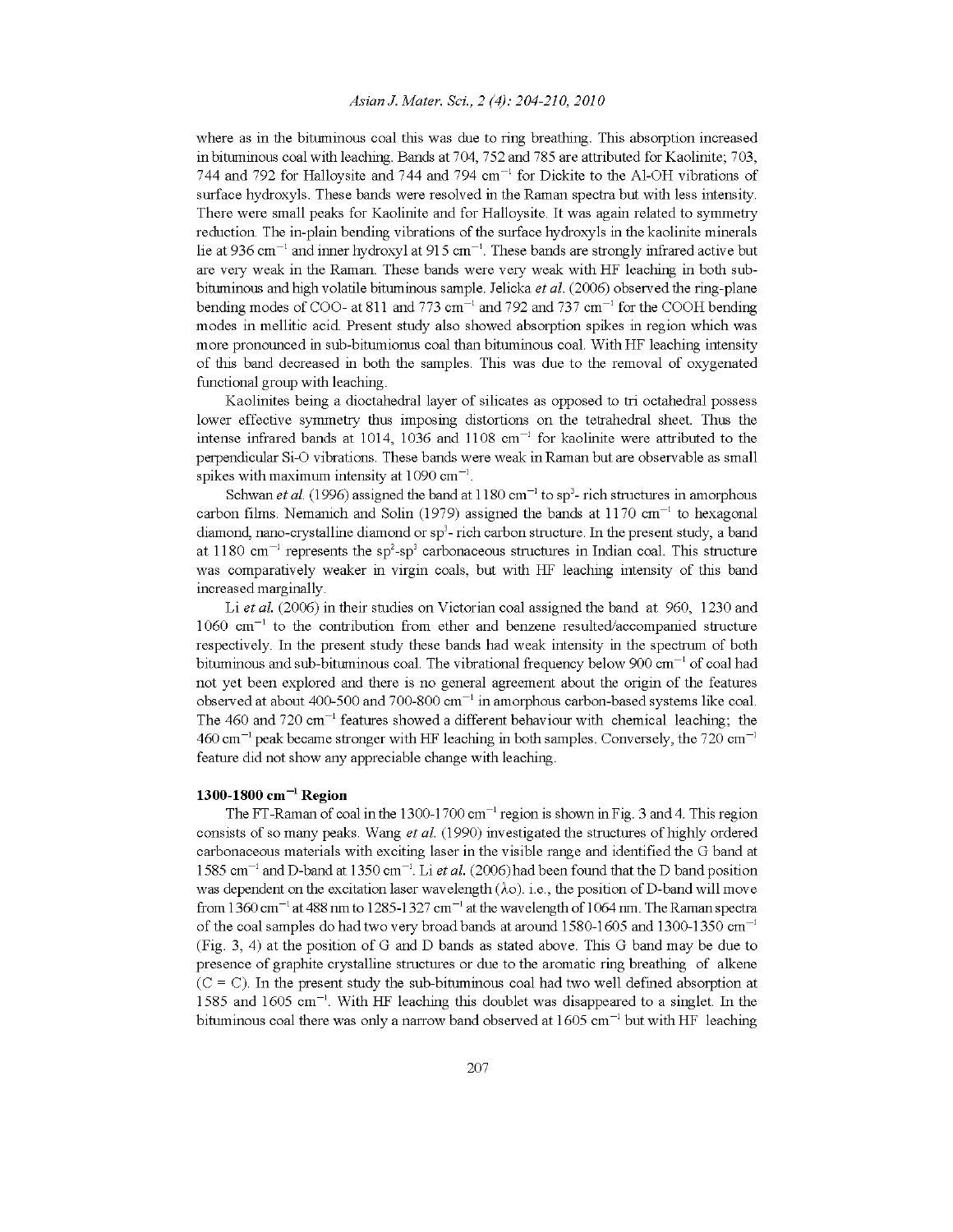

Fig. 3: FT Raman spectra of bituminous coal (1300-1800 cm<sup>-1</sup>) K-Virgin sample, KH-HF leached sample



Fig. 4: FT Raman spectra of sub-bituminous (1300-1800 cm<sup>-1</sup>) G1-Virgin sample GF-HF leached sample

this band was splitted in to two defined spikes with more intensity. This indicated that with increasing rank the graphite band becomes narrower. Bituminous coal and sub-bituminous coal are showing different result in this region. Schwan et al. (1996) assigned the D-band at  $1355$  cm<sup>-1</sup> to benzene or condensed benzene rings in amorphous carbon.

Li et al. (2006) suggested that aromatics with a ring size of no less than 6 fused benzene rings gave peaks close to the D-band (Fig. 3, 4). Aromatics having 6 or more fused benzene rings but less than in graphite, will contribute to the observed D band in the Raman spectrum. D band will disappear as an infinite sized aromatic network such as the single graphite structure is formed (Tuinstra and Koenig, 1970; Li et al., 2006). In the present study, the sample is showing weak but defined absorption in this region. This showed the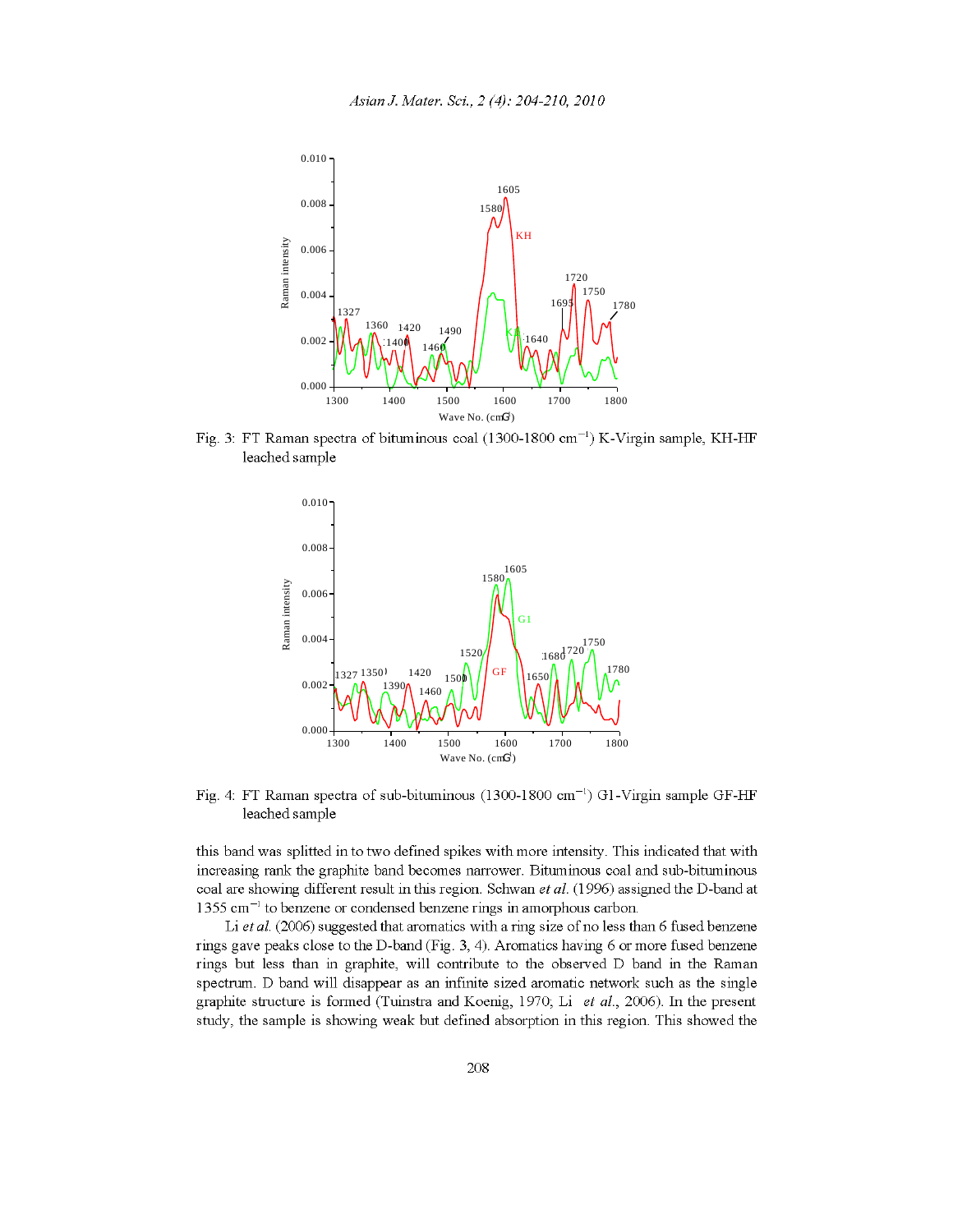presence of fused benzene rings in the sample. This absorption was stronger for bituminous coal than sub-bituminous coal. This indicated that aromaticity increased with rank of the coal. With leaching, the absorption of this band marginally increased.

Very recent studies conducted by Guedes et al. (2010) reported narrowing of G band with increase in rank of coal. They also reported shift of D-band to lower wave number with increase of rank of coal. In the present study, authors observed narrowing of G-band in bituminous coal compared to sub-bituminous coal. But surprisingly with HF leaching, the doublet observed in sub-bituminous coal reduced to a singlet where as in bituminous coal, this band became in to two defined peak at  $1580$  and  $1605$  cm<sup>-1</sup>along with increase of intensity.

Nemanich and Solin (1979) assigned a peak at 1490 cm<sup>-1</sup> as semi-circle ring stretch or condensed benzene rings or contribution from the phonon density of states in finite crystal of graphite. Li et al. (2006) assigned three bands at 1540, 1465 and 1380 cm<sup>-1</sup> to G<sub>R</sub> band (standing for G right)  $V_R$  band (standing for valley right) and  $V_L$  band (standing for Valley left) respectively for the Victorian brown coal. Jelicka et al.  $(2006)$  assigned the band at  $1550 \text{ cm}^{-1}$  to the asymmetric stretch of the COO- units and the bands at 1468 and 1386 cm<sup>-1</sup> to the symmetric modes from the same COO- groups. They assigned the band at  $1676 \text{ cm}^{-1}$ due to the acid COOH group  $C=O$  function. In the present study, Indian sub-bituminous coal had moderate absorption at 1540 and 1465 cm<sup>-1</sup> compared to bituminous coal. These bands could represent aromatic ring systems typically found in amorphous carbon materials. A significant difference between the Raman spectra of sub-bituminous coal and bituminous coal was seen in this region. It was more prominent in sub-bituminous coal than bituminous coal. In sub-bituminous coal peaks correspond to COOH groups were present and with HF leaching its intensity was reduced drastically. Presences of oxygenated functional groups are normally more in low rank coals. In bituminous coal, may of this band did not show any change with leaching. The spikes observed in the bituminous coal were mainly due to graphite structure than carbonyl groups.

Li et al. (2006) assigned band at 1700 cm<sup>-1</sup> to carbonyl (C=O) structure in the coal. This band was moderate in sub-bituminous coal in the present study. Starsinic et al. (1984) assigned the band at 1695 cm<sup>-1</sup> to carbonyl groups, possibly ketones. The relatively strong band near  $1695 \text{ cm}^{-1}$  was attributed predominantly to carboxylic acid and a relatively weak band at  $1670 \text{ cm}^{-1}$  was assigned to ketonic structures. In the spectrum, sub-bituminous coal was having higher absorption than bituminous coal in the carboxylic region. It was clear that the samples having higher oxygen content have intense absorption band at  $1695 \text{ cm}^{-1}$ compared to samples having lower oxygen content.

#### **CONCLUSIONS**

FT Raman spectroscopy study of coal revealed the presence of more oxygenated functional groups along with graphite structure. Intense band for kaolinite was found at 601 and 569 cm<sup>-1</sup>. The band had also been attributed to carbonyl group. The band at  $570$  cm<sup>-1</sup> was changed to lower wavelength of 561 cm<sup>-1</sup> with HF leaching. The band at  $602$  cm<sup>-1</sup> was also lowered with leaching. The bands at 704, 752 and 785 were assigned for kaolinite, 703, 744 and 792 for halloysite and 744 and 794 cm<sup>-1</sup> for dickite to the Al-OH vibrations of surface hydroxyls. These bands were resolved in the Raman spectra but of less intensity. Thus the intense infrared bands at 1014, 1030 and 1090  $\text{cm}^{-1}$  for kaolinite were attributed to the perpendicular Si-O vibrations. These bands were weak in Raman but were observable as small spikes with maximum intensity at  $1090 \text{ cm}^{-1}$ . The Raman spectra of sub-